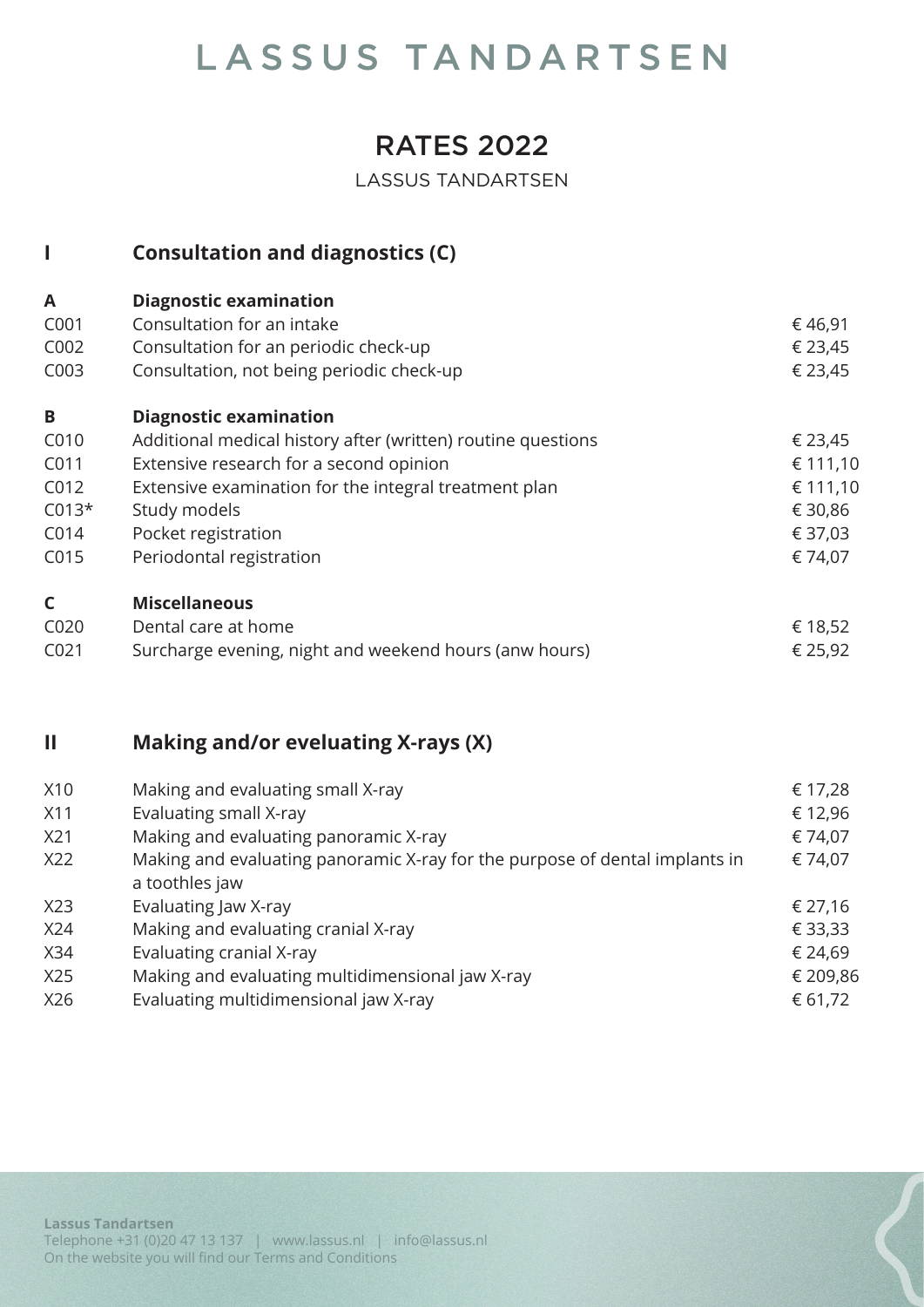#### **III Preventive oral care (M)**

| M01       | Preventive dental health information and/or instruction, price per 5 minutes | € 13,84 |
|-----------|------------------------------------------------------------------------------|---------|
| M02       | Consultation for the evaluation of prevention, price per 5 minutes           | € 13,84 |
| M03       | Dental cleaning, price per 5 minutes                                         | € 13,84 |
| M05       | Non-restorative treatment of caries in the milk teeth                        | € 27,78 |
| $M32*/**$ | Basic bacteriological or enzymatic research                                  | € 18,52 |
| M30       | Treatment for sensitive tooth necks                                          | € 6,17  |
| M40       | Fluoride treatment                                                           | € 15,43 |
| $M61*$    | Mouthguard                                                                   | € 27,78 |
| M80*      | Treatment of white spots, first element                                      | € 53,70 |
| $M81*$    | Treatment of white spots, next element                                       | € 29,63 |

#### **IV Anesthesia (A)**

| A10 | Block anesthesia and/or infiltration anesthesia    | € 15,43    |
|-----|----------------------------------------------------|------------|
| A15 | Local anesthesia                                   | € 8,02     |
| A20 | Treatment with general anesthesia                  | Cost price |
| A30 | Preparation for treatment under general anesthesia | € 49.38    |

#### **V Anesthesia by sedation (B)**

| <b>B10</b> | Introductory sedative (nitrous oxide sedation sedation)      | € 30,86 |
|------------|--------------------------------------------------------------|---------|
| <b>B11</b> | Administering the sedative (nitrous oxide sedation sedation) | € 30,86 |
| B12        | Overhead costs sedative                                      | € 38,04 |

#### **VI Fillings (V)**

| V71             | One surface amalgam filling                                        | € 25,92 |
|-----------------|--------------------------------------------------------------------|---------|
| V72             | Two surface amalgam fillings                                       | € 41,35 |
| V <sub>73</sub> | Three surface amalgam fillings                                     | € 53,70 |
| V74             | Four or more surface fillings                                      | € 75,30 |
| V81             | One surface glassionomer/glasscarbomer/compomer filling            | € 38,27 |
| <b>V82</b>      | Two surface glassionomer/glass carbomer/compomer fillings          | € 53,70 |
| V83             | Three surface glassionomer/glass carbomer/compomer fillings        | € 66,04 |
| <b>V84</b>      | Four or more surface glassionomer/glasscarbomer/ compomer fillings | € 87,65 |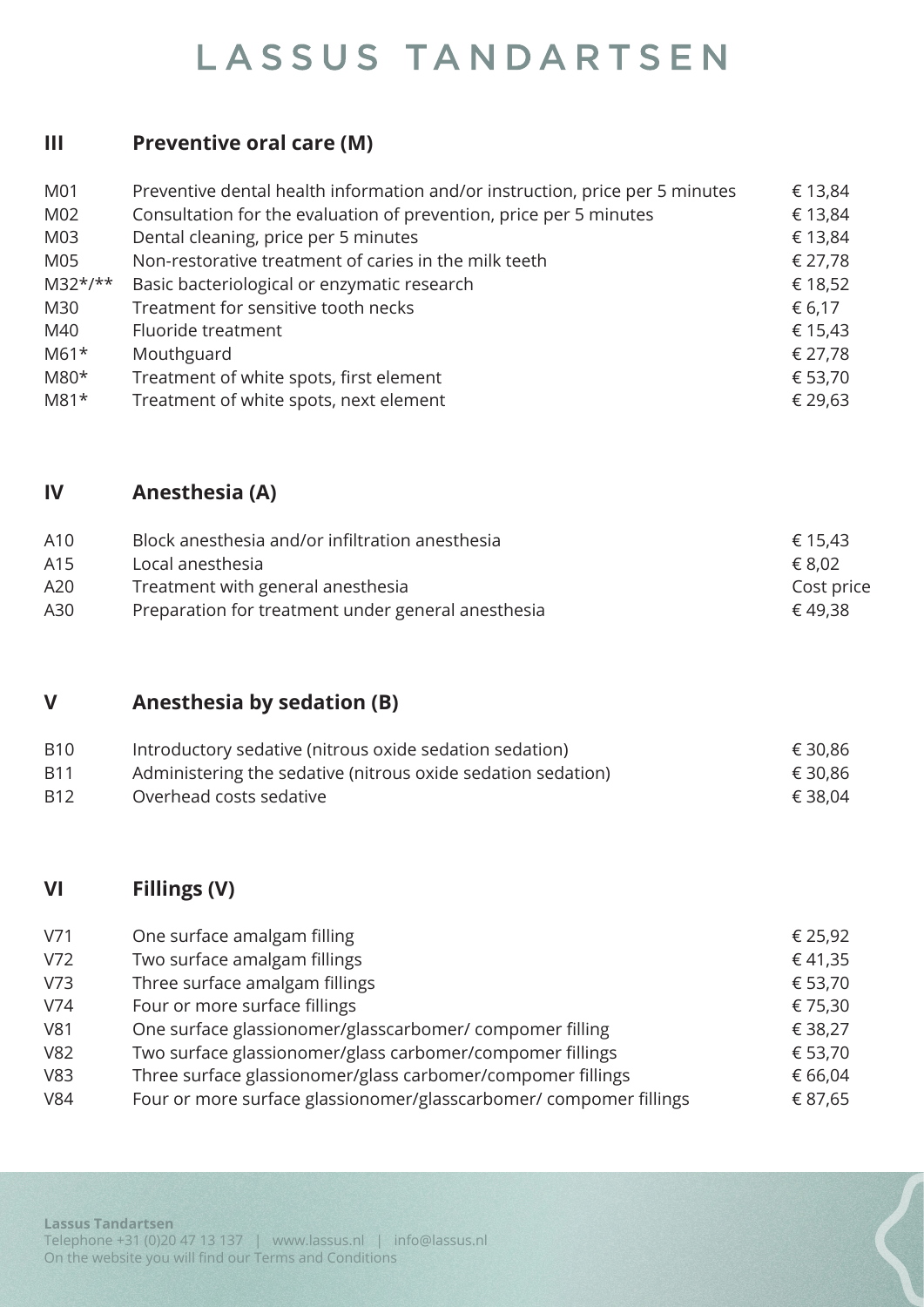| V91<br>V92<br>V93<br>V94<br>V15<br>V30<br>V35<br>V40<br>V50<br>$V70*$<br>V80*<br>$V85*$ | One surface composite filling<br>Two surface composite fillings<br>Three surface composite fillings<br>Four or more surface composite fillings<br>Applying a protective layer of tooth-coloured plastic material (facing)<br>Sealant on first element (sealen)<br>Sealant on every next element in the same session (sealen)<br>Polishing, grinding and updating old fillings<br>Dry laying of elements by means of a rubber dam<br>Parapulpal pin<br>Root canal pin<br>Every first root canal pin in the same element | € 49,38<br>€ 64,81<br>€ 77,15<br>€98,76<br>€ 74,07<br>€ 27,78<br>€ 15,43<br>€ 6,17<br>€ 12,34<br>€ 12,34<br>€ 21,60<br>€ 9,26 |
|-----------------------------------------------------------------------------------------|------------------------------------------------------------------------------------------------------------------------------------------------------------------------------------------------------------------------------------------------------------------------------------------------------------------------------------------------------------------------------------------------------------------------------------------------------------------------------------------------------------------------|-------------------------------------------------------------------------------------------------------------------------------|
| VII                                                                                     | <b>Root canal treatments (E)</b>                                                                                                                                                                                                                                                                                                                                                                                                                                                                                       |                                                                                                                               |
| A<br>E02                                                                                | <b>Examination, diagnostics and treatment planning</b><br>Extensive root canal consultation                                                                                                                                                                                                                                                                                                                                                                                                                            | € 43,21                                                                                                                       |
| E03                                                                                     | Consultation following a dental accident                                                                                                                                                                                                                                                                                                                                                                                                                                                                               | € 33,95                                                                                                                       |
| B                                                                                       | <b>Root canal treatment</b>                                                                                                                                                                                                                                                                                                                                                                                                                                                                                            |                                                                                                                               |
|                                                                                         | Pulpal treatment with the purpose of retaining vitality                                                                                                                                                                                                                                                                                                                                                                                                                                                                |                                                                                                                               |
| E60*                                                                                    | Entirely or partly removing pulpal tissue                                                                                                                                                                                                                                                                                                                                                                                                                                                                              | € 49,38                                                                                                                       |
|                                                                                         | Root canal treatment of a tooth with fully developed root apex, uncomplicated                                                                                                                                                                                                                                                                                                                                                                                                                                          |                                                                                                                               |
| E04<br>E13                                                                              | Surcharge for expenses incurred by using rotating nickel-titanium instruments<br>Root canal treatment per element with 1 canal                                                                                                                                                                                                                                                                                                                                                                                         | € 49,71<br>€ 111,10                                                                                                           |
| E14                                                                                     | Root canal treatment per element with 2 canals                                                                                                                                                                                                                                                                                                                                                                                                                                                                         | € 160,48                                                                                                                      |
| E16                                                                                     | Root canal treatment per element with 3 canals                                                                                                                                                                                                                                                                                                                                                                                                                                                                         | € 209,86                                                                                                                      |
| E17                                                                                     | Root canal treatment per element with 4 or more canals                                                                                                                                                                                                                                                                                                                                                                                                                                                                 | € 259,24                                                                                                                      |
| E85                                                                                     | Electronic length determination                                                                                                                                                                                                                                                                                                                                                                                                                                                                                        | € 15,43                                                                                                                       |
| E19                                                                                     | Insertion of calcium hydroxide per element, per session                                                                                                                                                                                                                                                                                                                                                                                                                                                                | € 18,52                                                                                                                       |
| E66                                                                                     | Root canal treatment of milk tooth                                                                                                                                                                                                                                                                                                                                                                                                                                                                                     | € 49,38                                                                                                                       |
|                                                                                         | Surcharges for complications with root canal treatments                                                                                                                                                                                                                                                                                                                                                                                                                                                                |                                                                                                                               |
| E51                                                                                     | Removal of crown or bridge                                                                                                                                                                                                                                                                                                                                                                                                                                                                                             | € 37,03                                                                                                                       |

- E52 Difficult root canal opening **E** 30,86
- E53 Removal of a root pin  $\epsilon$  43,21
- E54 Removal of root canal filling material  $\epsilon$  30,86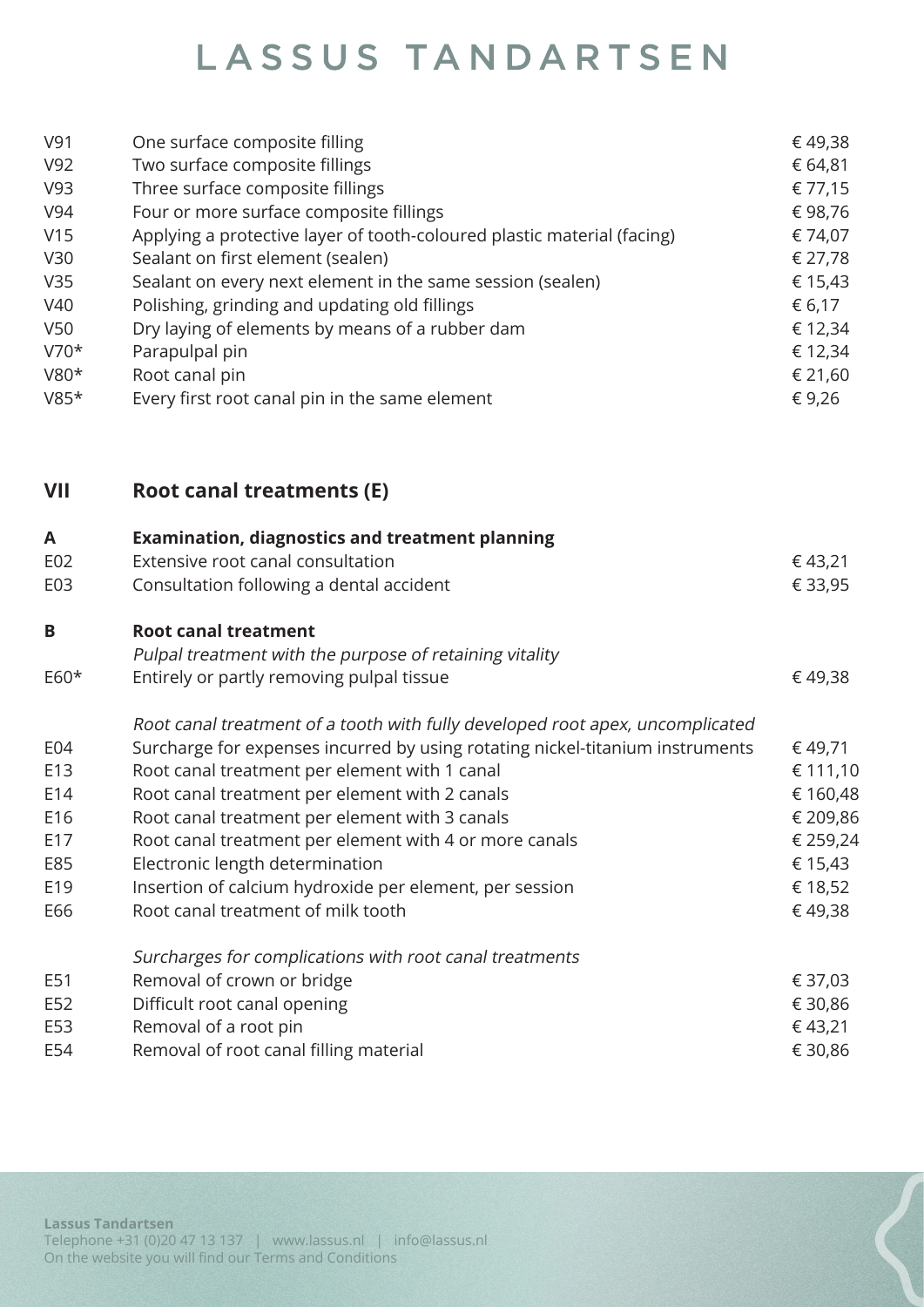| E55           | Treatment of a clogged or calcified root canal                                                                                                   | € 30,86            |
|---------------|--------------------------------------------------------------------------------------------------------------------------------------------------|--------------------|
| $E56*$<br>E57 | Further treatment with iatrogenic damage<br>Treatment of an element with exceptional anatomy                                                     | €43,21<br>€ 30,86  |
|               | Apexification procedure of an element with an immature root apex                                                                                 |                    |
| E61<br>E62    | Treatment of an open root apex with calcium hydroxide, first session<br>Treatment of an open root apex with calciumhydroxide, every next session | € 86,41<br>€ 55,55 |
| $E63*$        | Surcharge for closure of Mineral Trioxide Aggregate (MTA)                                                                                        | €46,29             |
| E64           | Closure of open root apex                                                                                                                        | €49,38             |
|               | Initial root canal treatment                                                                                                                     |                    |
| E77           | Initial root canal treatment, first canal                                                                                                        | € 61,72            |
| E78           | Initial root canal treatment, every next canal                                                                                                   | € 30,86            |
| E90           | Bleaching<br>Internal bleaching, first session                                                                                                   | €49,38             |
| E95           | Internal bleaching, every next session                                                                                                           | € 18,52            |
| $E97*$        | External bleaching per jaw                                                                                                                       | € 77,15            |
|               | Treatment trauma-element                                                                                                                         |                    |
| E40           | Direct pulp capping                                                                                                                              | € 30,86            |
| E42           | Replacing a displaced element after a dental accident                                                                                            | € 12,34            |
| $E43*$<br>E44 | Securing an element by means of a retainer after a dental accident<br>Removal of retainer, per element                                           | € 24,69<br>€ 6,17  |
|               | Placing a rubber dam                                                                                                                             |                    |
| E45           | Placing a rubber dam                                                                                                                             | € 12,34            |
|               | Micro-surgical root canal treatments                                                                                                             |                    |
| E31           | Incisor and canine tooth                                                                                                                         | € 30,86            |
| E32           | Premolar                                                                                                                                         | € 17,34            |
| E33           | Molar                                                                                                                                            | € 222,20           |
| $E34*$        | Placing retrograde filling                                                                                                                       | € 24,69            |
| $E36*$<br>E37 | Extraction of an element with reimplantation<br>Laparoscopic surgery                                                                             | € 86,41<br>€ 74,07 |
|               | Filling the pulp chamber and shut off the channel inputs                                                                                         |                    |
| E88           | Filling the pulp chamber and shut off the channel inputs                                                                                         | € 61,72            |
|               | Use of surgical microscope                                                                                                                       |                    |
| E86           | Use of surgical microscope for root canal treatment                                                                                              | € 83,33            |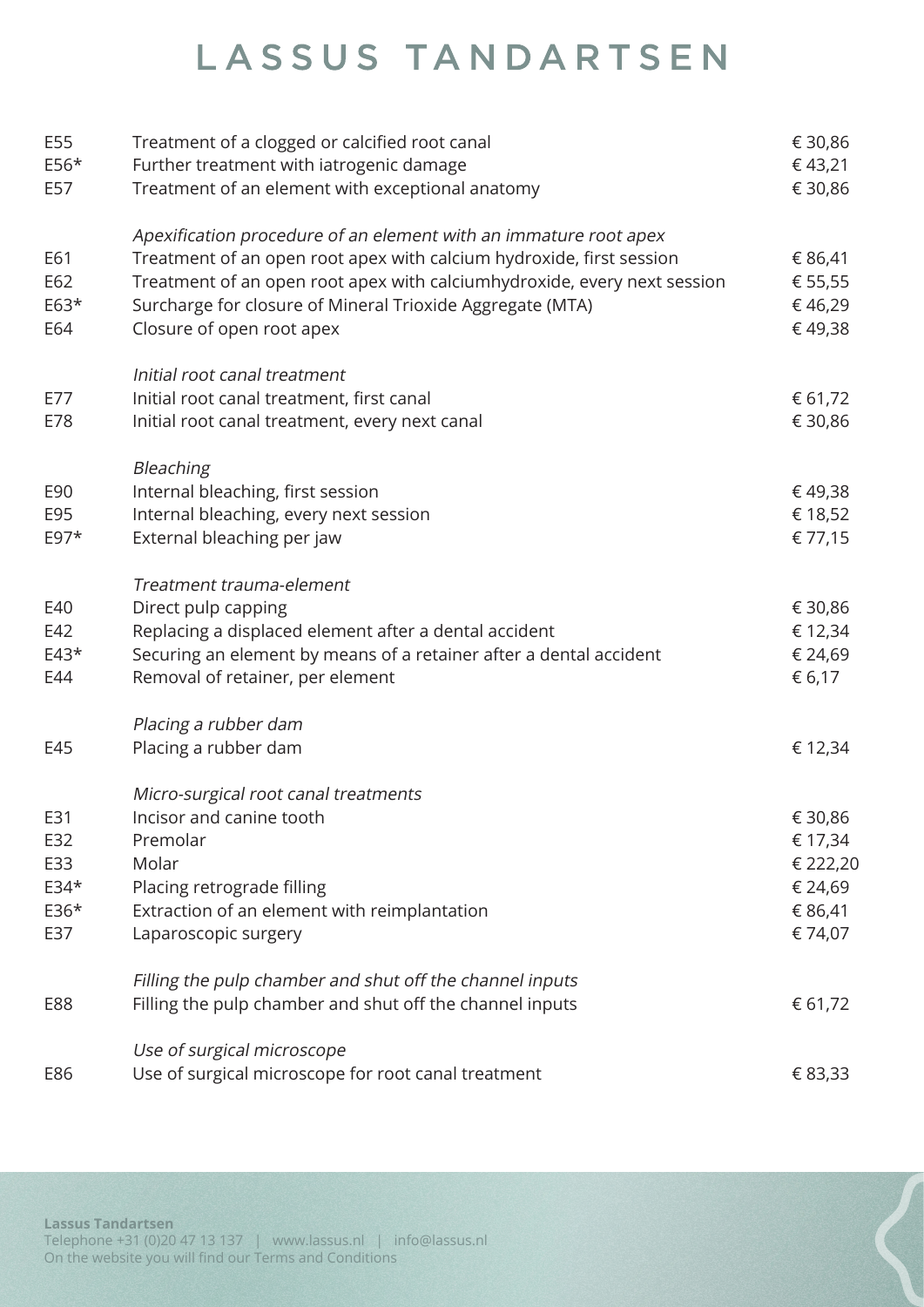|     | Making the practice ready for use                          |         |
|-----|------------------------------------------------------------|---------|
| E87 | Making the practice ready for use for root canal treatment | € 61,72 |

#### **VIII Crowns and bridges (R)**

The rates stated in this chapter include, if applicable, emergency provisions

#### **A Inlays and crowns** R08\* One surface composite inlay  $674,07$ R09\* Two surface composite inlay  $609*$  E 141,96 R10\* Three surface composite inlay  $6185,17$ R11\* One surface inlay  $\epsilon$  111,10 R12\* Two surface inlay  $\epsilon$  172,83 R13\* Three surface inlay  $\epsilon$  246,89 R14 Surcharge for extra retention when placing indirect restaurations  $\epsilon$  30,86 R24\* Crown  $\epsilon$  271,58 R34\* Crown on implant  $\epsilon$  246,89 R29\* Stainless steel crown, provided with synthetic resin  $\epsilon$  55,55 R31 Core of plastic material  $\epsilon$  61,72 R32\* Cast core, indirect method  $61,72$ R33\* Cast core, direct method  $\epsilon$  123.45 **B Bridges** R40\* First pontic  $\epsilon$  185,17 R45\* Surcharge for second and next pontic within the same bridge section  $\epsilon$  92,59 R49 Surcharge for bridge on five or more abutment teeth € 154,31 R50\* Metal fixation cap with dental impression  $\epsilon$  30,86 R55\* Plaster cast with extra dental impression  $6.30,86$ R60\* Maryland bridge without preparation  $60*$  E 123,45 R61\* Maryland bridge with preparation  $61*$  E 185,17 R65 Surcharge for every next pontic within the same bridge section  $\epsilon$  43,21 R66 Surcharge for every next attachment above the number of two  $\epsilon$  24,69 **C Miscellaneous restorations**

| $\sim$ | <u>MISCCHANCOUS I CSLOI ALIONS</u>                                   |         |
|--------|----------------------------------------------------------------------|---------|
| R70    | Surcharge for crown under an existing frame anchor                   | € 67,90 |
| $R71*$ | Renewing porcelain protective layer, repairing metal/porcelain crown | € 67,90 |
|        | in the mouth                                                         |         |
| $R74*$ | Refixing non-plastic restorations                                    | € 24,69 |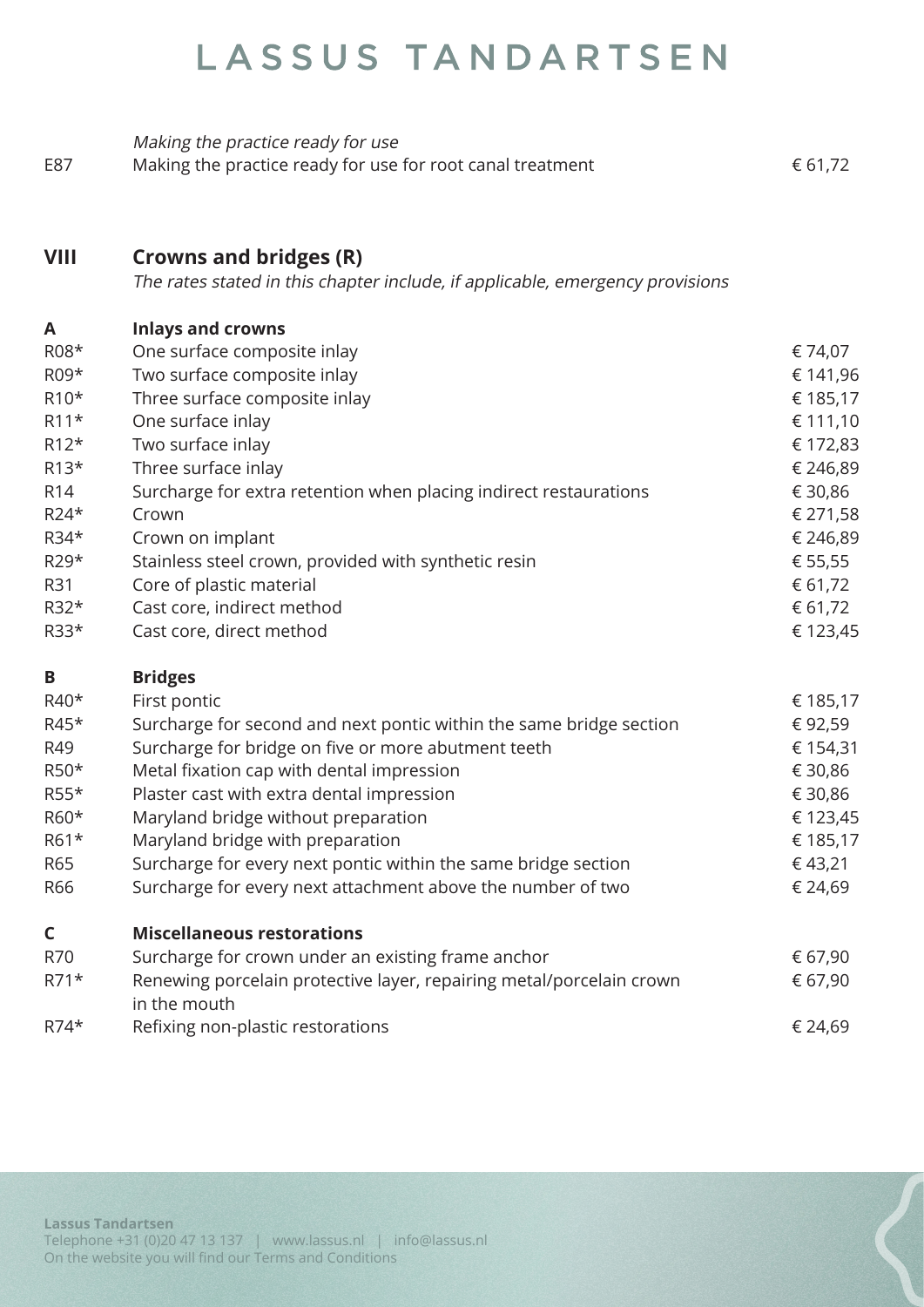| $R75*$<br>R76<br>R77<br>R91* | Refixing Maryland bridge<br>Surcharge for cast core under existing crown<br>Difficult removal of old crown and bridgework per tooth or abutment tooth<br>Root cap with pin | € 61,72<br>€ 30,86<br>€ 30,86<br>€ 154,31 |
|------------------------------|----------------------------------------------------------------------------------------------------------------------------------------------------------------------------|-------------------------------------------|
| D                            | Protective ceramic or synthetic layer                                                                                                                                      |                                           |
| R78*                         | Protective ceramic or synthetic layer, without preparation                                                                                                                 | € 74,07                                   |
| $R79*$                       | Protective ceramic or synthetic layer, with preparation                                                                                                                    | € 123,45                                  |
| E                            | <b>Temporary measures</b>                                                                                                                                                  |                                           |
| R80*                         | Temporary crown- and bridgework, first tooth or molar                                                                                                                      | € 30,86                                   |
| R85*                         | Temporary crown- and bridgework, next tooth or molar                                                                                                                       | € 12,34                                   |
| R90*                         | Partially completed work                                                                                                                                                   | Depending                                 |
|                              |                                                                                                                                                                            | on the                                    |
|                              |                                                                                                                                                                            | stage                                     |
|                              |                                                                                                                                                                            | of the                                    |
|                              |                                                                                                                                                                            | treatment                                 |
|                              |                                                                                                                                                                            | plan                                      |

#### **IX Mandibular joint treatments (G)**

| A      | Symptoms in the mandibular joint (cranio-mandibulardysfunction)<br>Examination/diagnostics |          |
|--------|--------------------------------------------------------------------------------------------|----------|
| G21    | Functional examination of the mandibular joint                                             | € 111,10 |
| G22    | Extended examination cranio-mandibulardysfunction                                          | € 222,20 |
| G23    | Muscle activity measurement and registration                                               | € 98,76  |
|        | Therapy for cranio-mandibulardysfunction A (not complex) or craniomandibular-              |          |
|        | dysfunction B (complex), after diagnostic of the mandibular joint (G21)                    |          |
| G41    | Consult cranio-mandibulardysfunction A (not complex)                                       | € 111,10 |
| $G62*$ | Occlusal splint                                                                            | € 222,20 |
| $G68*$ | Reparation stabilization bite plate with print                                             | € 98,76  |
| G47    | Evaluation/reassessment after cranio-mandibulardysfunction A                               | € 98,76  |
|        | Therapy for cranio-mandibulardysfunction B (complex)                                       |          |
| G43    | Consult cranio-mandibulardysfunction B (complex)                                           | € 124,68 |
| $G44*$ | Therapeutic injection                                                                      | € 67,90  |
| $G46*$ | Consult for instruction individualized equipment (one time only)                           | € 49,38  |
| G48    | Evaluation/reassessment after cranio-mandibulardysfunction B                               | € 123,45 |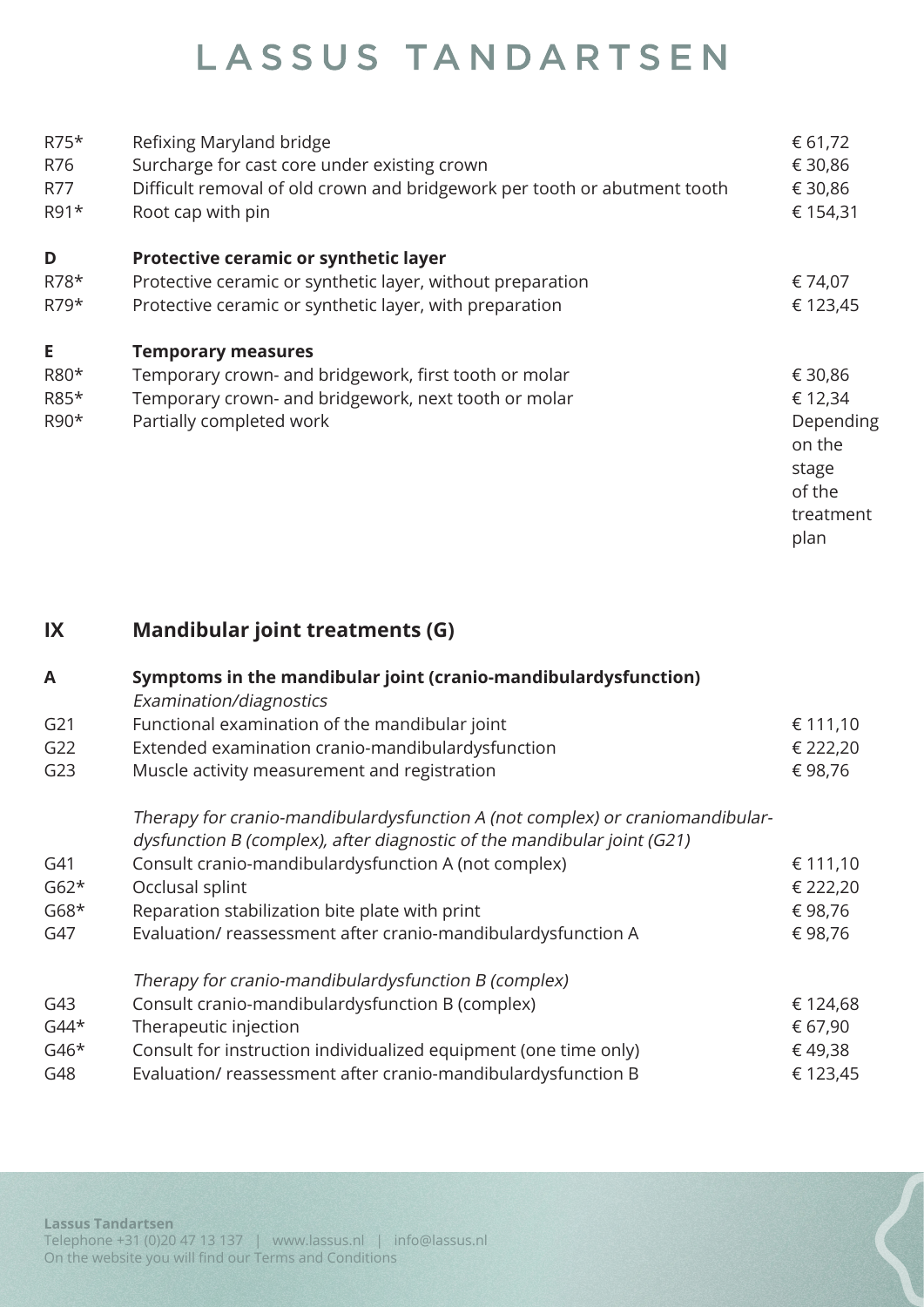| B           | <b>Bite registrations</b>                                               |          |
|-------------|-------------------------------------------------------------------------|----------|
| G10         | Non-standard bite registration                                          | €92,59   |
|             | Extra charge for more accurate determinations following G10             |          |
| G11         | Determination of the hinge axis                                         | € 92,59  |
| G12         | Determination of central relation                                       | € 86,41  |
| G13         | Protral or lateral determinations                                       | € 61,72  |
| G14         | ISetting up a fully adjustable articulator, pantograph and registration | € 555,51 |
| G16         | Determining therapeutic position                                        | € 30,86  |
| G20         | Intraoral bite registration                                             | € 61,72  |
|             | Miscellaneous                                                           |          |
| G09         | Occlusion analysis after measurement using digital equipment            | € 33,33  |
| G15         | Surcharge for retaining the bite height                                 | € 30,86  |
| $G65*$      | Indirect systematic filing                                              | € 339,48 |
| G75         | Systematic grinding of all front teeth, per upper of lower jaw          | € 61,72  |
| $G69*$      | Bite splint                                                             | € 67,90  |
| $G33*$      | Creating anterior guidance                                              | € 61,72  |
| $\mathsf C$ | <b>Retainer for sleep and snoring disorders</b>                         |          |
| $G71*$      | Device for snoring and sleep disorders (MRA)                            | € 308,62 |
| G72         | MRA check-up                                                            | € 30, 86 |
| $G73*$      | MRA repairs with impression                                             | € 49,38  |
| D           | <b>Myofunctional equipment</b>                                          |          |
| $G74*$      | Therapy using myofunctional equipment                                   | € 130,24 |
|             |                                                                         |          |

### **X Surgical procedures (including anesthesia) (H)**

| A               | Part A                                                                                   |         |
|-----------------|------------------------------------------------------------------------------------------|---------|
| H11             | Extraction of tooth or molar                                                             | €46,29  |
| H <sub>16</sub> | Extraction each next tooth or molar, during the same session and in the<br>same quadrant | € 34,57 |
| H <sub>21</sub> | Costs of suturing material                                                               | € 6,29  |
| H <sub>26</sub> | Suturing soft parts                                                                      | € 67,90 |
| H <sub>50</sub> | Replacing tooth or molar, first element, without root canal treatment                    | € 61,72 |
| H <sub>55</sub> | Replacing tooth or molar, adjacent element, without root canal treatment                 | € 18,52 |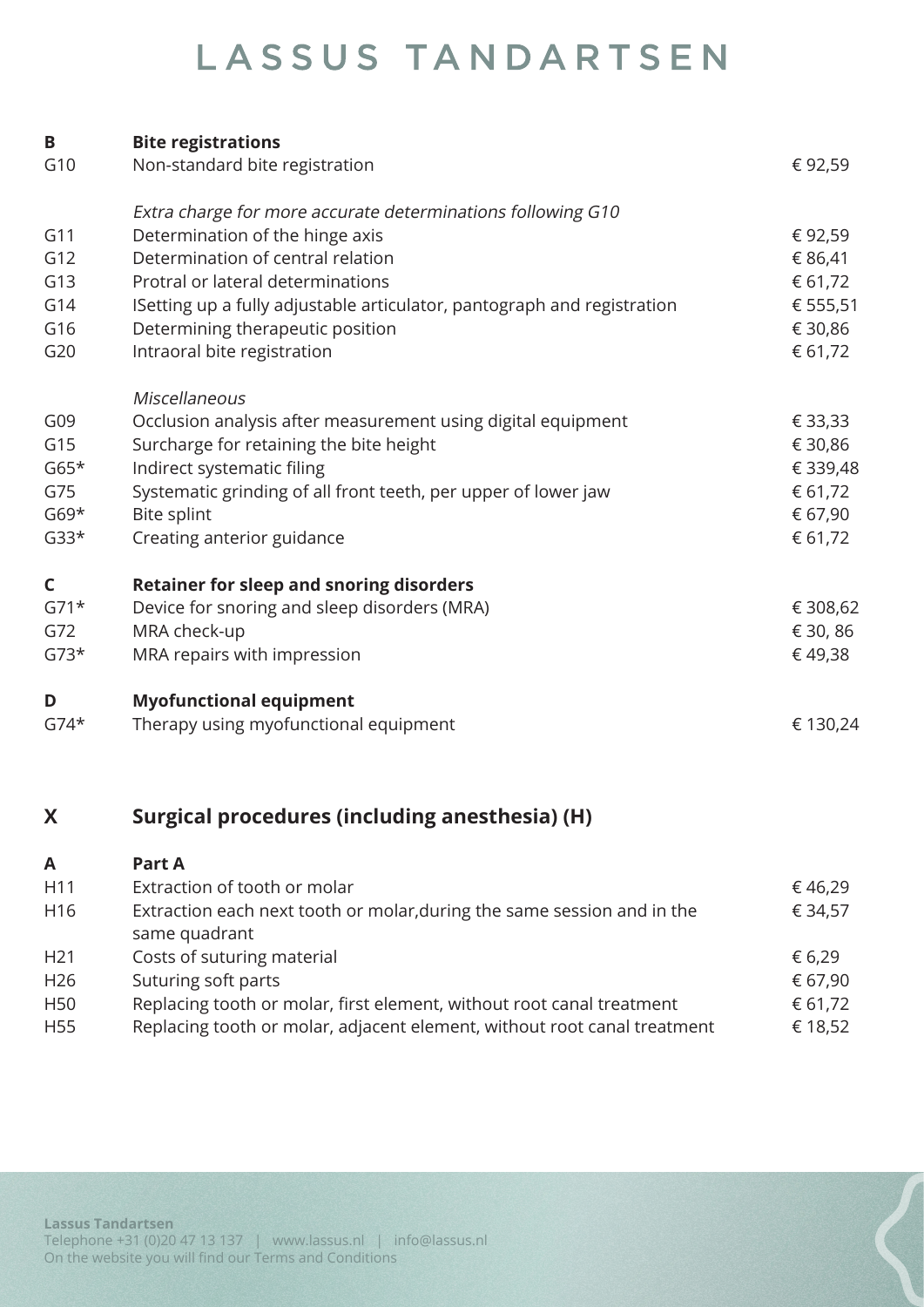| Β               | <b>Part B</b>                                                                         |          |
|-----------------|---------------------------------------------------------------------------------------|----------|
| H <sub>90</sub> | Preparing the practice for performing surgical procedures, covered by part B          | € 61,72  |
| H33             | Hemisection of a molar                                                                | € 74,07  |
| H35             | Difficult extraction of tooth or molar, with mucoperiosteal lift                      | € 74,07  |
| H40             | Correcting the shape of the jaw, per jaw                                              | € 55,55  |
| H41             | Removal of the frenulum inside the upper lip or the frenulum of the tongue            | € 37,03  |
|                 | Root apex surgery per root                                                            |          |
| H42             | Root apex surgery, per root, without closure                                          | € 74,07  |
| H43             | Root apex surgery, per root, with antegrade or retrograde closure                     | €98,76   |
| H44             | Primary antrum closure                                                                | € 67,90  |
| H <sub>59</sub> | Treatment of fractured jaw, per jaw                                                   | € 86,41  |
|                 | Cyst surgery                                                                          |          |
| H60             | Marsupialization                                                                      | € 86,41  |
| H65             | Primary closure                                                                       | € 166,65 |
|                 | Correction of the mandibular denture-bearingarea                                      |          |
| H70             | Irritation fibroma, flabby ridge, tubercle correction etc., one-sided per jaw         | € 86,41  |
| H75             | Irritation fibroma, flabby ridge, tubercle correction etc., double sided per jaw      | € 166,65 |
| H80             | Alveolotomy torus, comparable preprosthetic bone corrections, one-sided<br>per jaw    | € 117,27 |
| H85             | Alveolotomy torus, comparable preprosthetic bone corrections, double sided<br>per jaw | € 197,51 |

#### **XI Dentures (P)**

| A<br>P001*<br>P002*<br>P003*<br>P004* | <b>Partial dentures</b><br>Partial denture made of synthetic resin, 1 - 4 elements, per jaw<br>Partial denture made of synthetic resin, 5 - 13 elements, per jaw<br>Frame denture, 1-4 elements, per jaw<br>Fame denture, 5-13 elements, per jaw | € 92,59<br>€ 185,17<br>€ 253,07<br>€ 345,65  |
|---------------------------------------|--------------------------------------------------------------------------------------------------------------------------------------------------------------------------------------------------------------------------------------------------|----------------------------------------------|
| B<br>P020*<br>P021*<br>P022*<br>P023* | <b>Complete dentures</b><br>Complete denture upper jaw<br>Complete denture lower jaw<br>Complete denture upper and lower jaw<br>Temporary complete denture, per jaw                                                                              | € 185,17<br>€ 246,89<br>€ 401,20<br>€ 123,45 |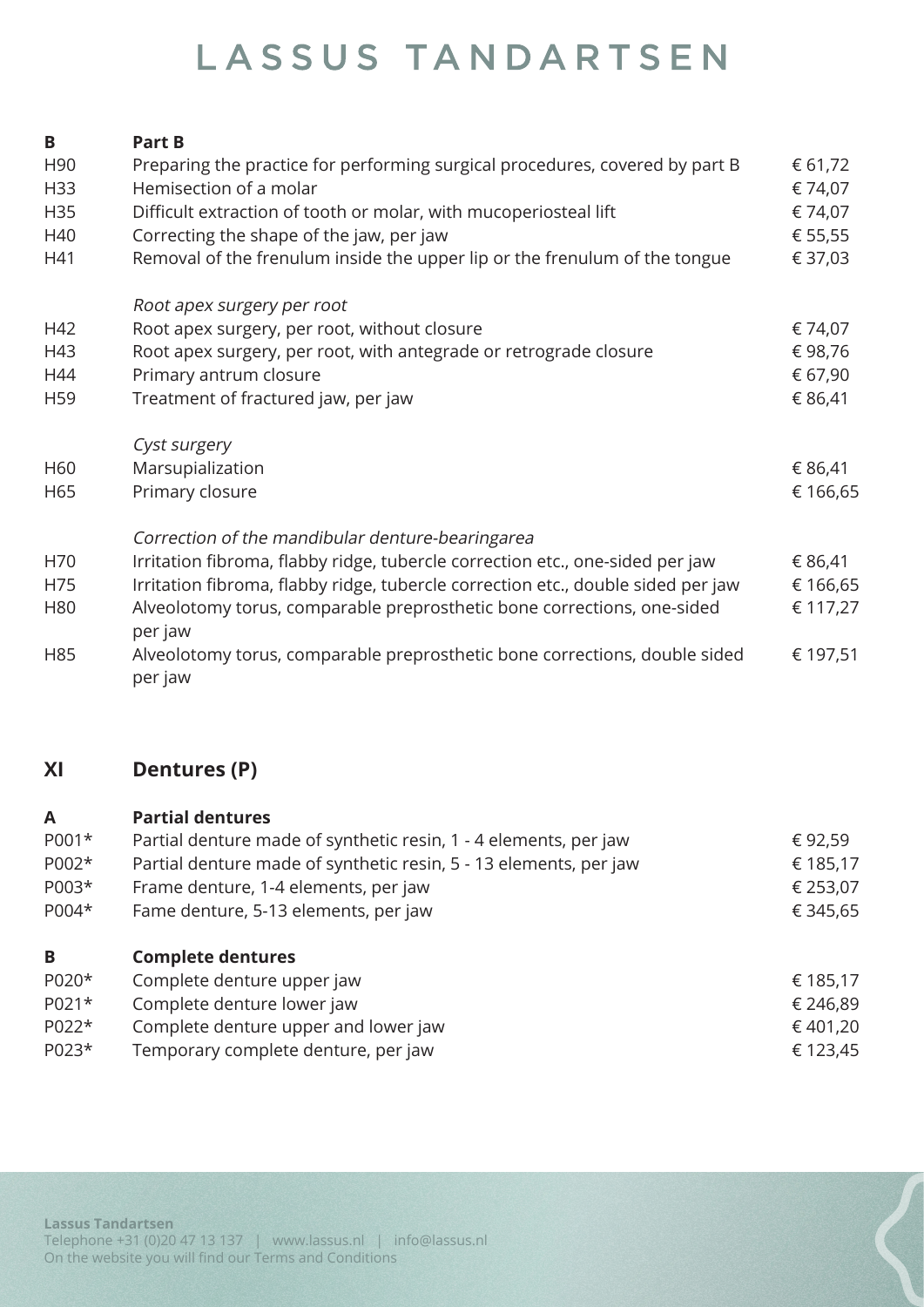#### **C Surcharges** P040 Surcharge for individual impression with complete dentures  $\epsilon$  66.66 P041 Surcharge for individual impression with partial dentures of synthetic resin  $\epsilon$  30,86 P042 Surcharge for bite registration with specific equipment  $\epsilon$  61,72 P043 Surcharge for front arrangement or bite determinationin a separate session  $\epsilon$  37.03 P044 Surcharge very severely shrunken jaw, per jaw  $\epsilon$  83,33 P045 Surcharge for immediate denture  $\epsilon$  15.43 P046 Surcharge for each element in an overdenture  $\epsilon$  49.38 P047 Surcharge for cast anchor for partial denture made of synthetic resin  $\epsilon$  18,52 P048 Surcharge for making a precision connection per connection i.e. bar attachment  $\epsilon$  92,59 P049 Surcharge for placing telescopic crown with precision connection  $61,72$ **D Adjustments existing dentures** P060 Tissue conditioning complete denture, per jaw  $\epsilon$  43,21 P061 Tissue conditioning partial denture of synthetic resin or frame denture,  $\epsilon$  43,21 per jaw P062\* Resurfacing complete denture, indirectly, per jaw  $\epsilon$  87,03 P063\* Resurfacing complete denture, directly, per jaw  $687,65$ P064\* Resurfacing partial denture of synthetic resin or frame denture, indirectly,  $\epsilon$  75,92 per jaw P065\* Resurfacing partial denture of synthetic resin or frame denture, directly,  $\epsilon$  79,01 per jaw P066\* Resurfacing overdenture on natural abutment teeth without bar detachment,  $\epsilon$  172,83 per jaw P067 Systematic filing of the existing denture  $\epsilon$  30,86 P068\* Repairing complete denture, without impression, per jaw  $\epsilon$  18,52 P069\* Repairing complete denture, with impression, per jaw  $\epsilon$  49,38 P070\* Repairing partial denture of synthetic resin or frame denture, without  $\epsilon$  18,52 impression, per jaw P071\* Repairing and/or extension partial denture of synthetic resin or  $\epsilon$  49,38 frame denture, with impression, per jaw P072\* Extension partial denture of synthetic resin or frame denture with  $\epsilon$  49,38 element(s) to complete dentures, with impression, per jaw

#### **XII Gum treatments (T)**

#### **A Procedures for patients with gum diseases** T012 Examination of gums with periodontium status  $\epsilon$  179,00 T021 Thorough cleaning of root, complex  $\epsilon$  33,33 T022 Thorough cleaning of root, standard  $\epsilon$  24,69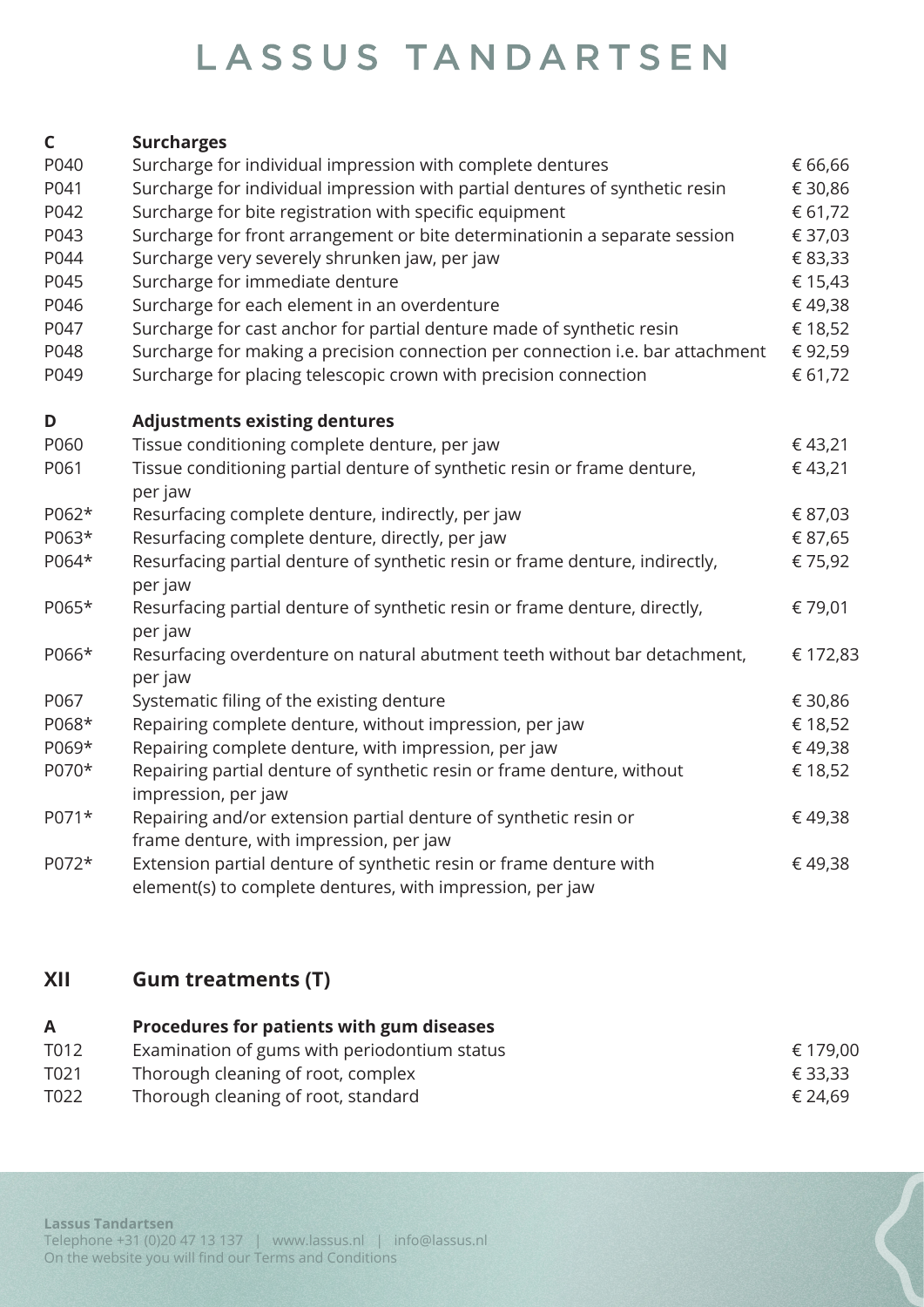| T032             | Re-examination with periodontal status, after initial gum treatment               | € 111,10 |
|------------------|-----------------------------------------------------------------------------------|----------|
| T033             | Extensively discussing follow-up treatmentafter re-examination                    | € 67,90  |
| T042             | Consultation periodontal aftercare                                                | €93,82   |
| T043             | Extensive consultation periodontal aftercare                                      | € 124,68 |
| T044             | Complex consultation periodontal aftercare                                        | € 166,04 |
|                  | Periodontal surgery                                                               |          |
| T070             | Periodontal flap surgery between 2 teeth                                          | € 200,60 |
| T071             | Periodontal flap surgery, per sextant (one-sixth part)                            | € 308,62 |
| T072             | Extensive periodontal flap surgery, per sextant (one-sixth part)                  | € 370,34 |
| T073             | Direct postoperative care, first session                                          | € 61,72  |
| T074             | Direct postoperative care, next session                                           | € 166,04 |
| T076             | Tuber or retromolarplastics                                                       | € 77,15  |
| B                | Periodontology in other situations (not covered by part A)                        |          |
|                  | Gum surgery, not covered by part A                                                |          |
| T101             | Tuber or retromolar plastics                                                      | € 108,02 |
| T102             | Gum correction, per element                                                       | € 58,64  |
| T102             | Gum correction, per sextant (one sixth part)                                      | € 154,31 |
|                  | Applying regeneration technique                                                   |          |
| $T111*$          | Placing regeneration material as an individual procedure, per sextant             | € 370,34 |
|                  | (one-sixth part)                                                                  |          |
| $T112*$          | APlacing regeneration material as a non-individual procedure, simultaneously      | € 123,45 |
|                  | to the periodontal flap surgery in the same sextant (one-sixth part), per element |          |
| T113             | Surgical removal of regeneration material                                         | € 200,60 |
|                  | Periodontal crown-lenghthening procedure                                          |          |
| T <sub>121</sub> | Crown lenghthening, per element                                                   | € 200,60 |
| T122             | Crown lenghthening, per sextant                                                   | € 370,34 |
|                  | Mucogeneic surgery                                                                |          |
| T141             | Gum graft                                                                         | € 117,27 |
| $T142*$          | Coverage of recession with displaced rag                                          | € 370,34 |
|                  | Direct postoperative care                                                         |          |
| T151             | Direct postoperative care, first session                                          | € 61,72  |
| T152             | Direct postoperative care, next session                                           | € 166,04 |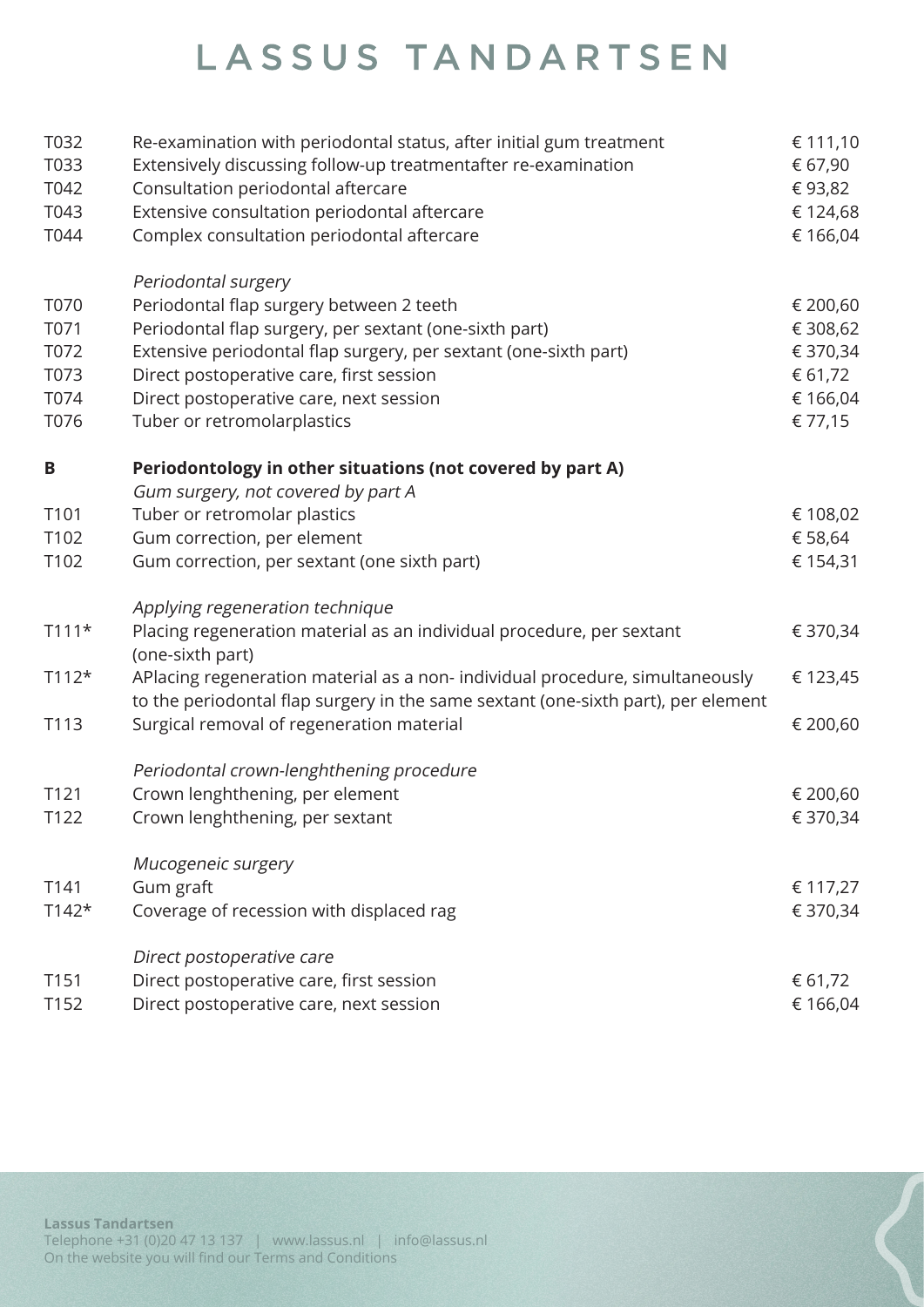| $T161**$<br>T162<br>$T163*$<br>T164*<br>T165 | Miscellaneous<br>Bacteriological examination for gum treatment<br>Treatment of gum abscess<br>Applying local medicine<br>Retainer or wire retainer<br>Extensive dietary analysis | €43,21<br>€ 83,33<br>€ 66,66<br>€ 24,69<br>€ 61,72 |
|----------------------------------------------|----------------------------------------------------------------------------------------------------------------------------------------------------------------------------------|----------------------------------------------------|
| <b>XIII</b>                                  | Implants (J)                                                                                                                                                                     |                                                    |
| J97<br>J98                                   | Overhead costs implants<br>Overhead costs pre-implant surgery                                                                                                                    | € 182,78<br>€ 103,44                               |
| A                                            | <b>Examinations, diagnostics and treatment planning</b>                                                                                                                          |                                                    |
| J01                                          | Initial examination implantology                                                                                                                                                 | € 68,48                                            |
| $J02*$                                       | Extended examination implantology                                                                                                                                                | € 105,35                                           |
| $JO3*$                                       | Trial mounting                                                                                                                                                                   | € 142,22                                           |
| J05                                          | Implant positioning based on CT scan                                                                                                                                             | € 47,41                                            |
| B <sub>1</sub>                               | <b>Pre-implant surgery</b>                                                                                                                                                       |                                                    |
| $JO9*$                                       | Elevating sinus floor, first half of jaw                                                                                                                                         | € 252,84                                           |
| $J10*$                                       | Elevating sinus floor, second half of jaw during the same session                                                                                                                | € 158,03                                           |
| J11                                          | Preparing donor section                                                                                                                                                          | € 142,22                                           |
| $J12*$                                       | Jaw expansion and/or elevation, per jaw                                                                                                                                          | € 152,76                                           |
| B II                                         | Pre-implant surgery and peri-implant surgery: miscellaneous                                                                                                                      |                                                    |
| J06                                          | Exposing mental foramen                                                                                                                                                          | € 31,61                                            |
| $J15*$                                       | Jaw expansion and/or elevation, per sextant                                                                                                                                      | € 89,55                                            |
| $117*$                                       | Additional elevation sinus floor                                                                                                                                                 | € 136,96                                           |
| $118*$                                       | Orthograde elevation sinus floor                                                                                                                                                 | € 63,21                                            |
| J19                                          | Surcharge esthetic zone                                                                                                                                                          | € 68,48                                            |
| $\mathsf{C}$                                 | <b>Implant surgery</b>                                                                                                                                                           |                                                    |
| J20                                          | Placing first implant, per jaw                                                                                                                                                   | € 240,73                                           |
| J28                                          | Placing next implant, per jaw                                                                                                                                                    | €99,56                                             |
| $J23*$                                       | Placing first healing abutment                                                                                                                                                   | € 79,01                                            |
| $J29*$                                       | Placing next healing abutment                                                                                                                                                    | € 37,40                                            |
| J26                                          | Difficult removal of implant                                                                                                                                                     | € 173,83                                           |
| J36                                          | Removing implant                                                                                                                                                                 | € 34,77                                            |
| J27                                          | Replacing first implant                                                                                                                                                          | € 240,73                                           |
| J37                                          | Replacing next implant                                                                                                                                                           | €99,56                                             |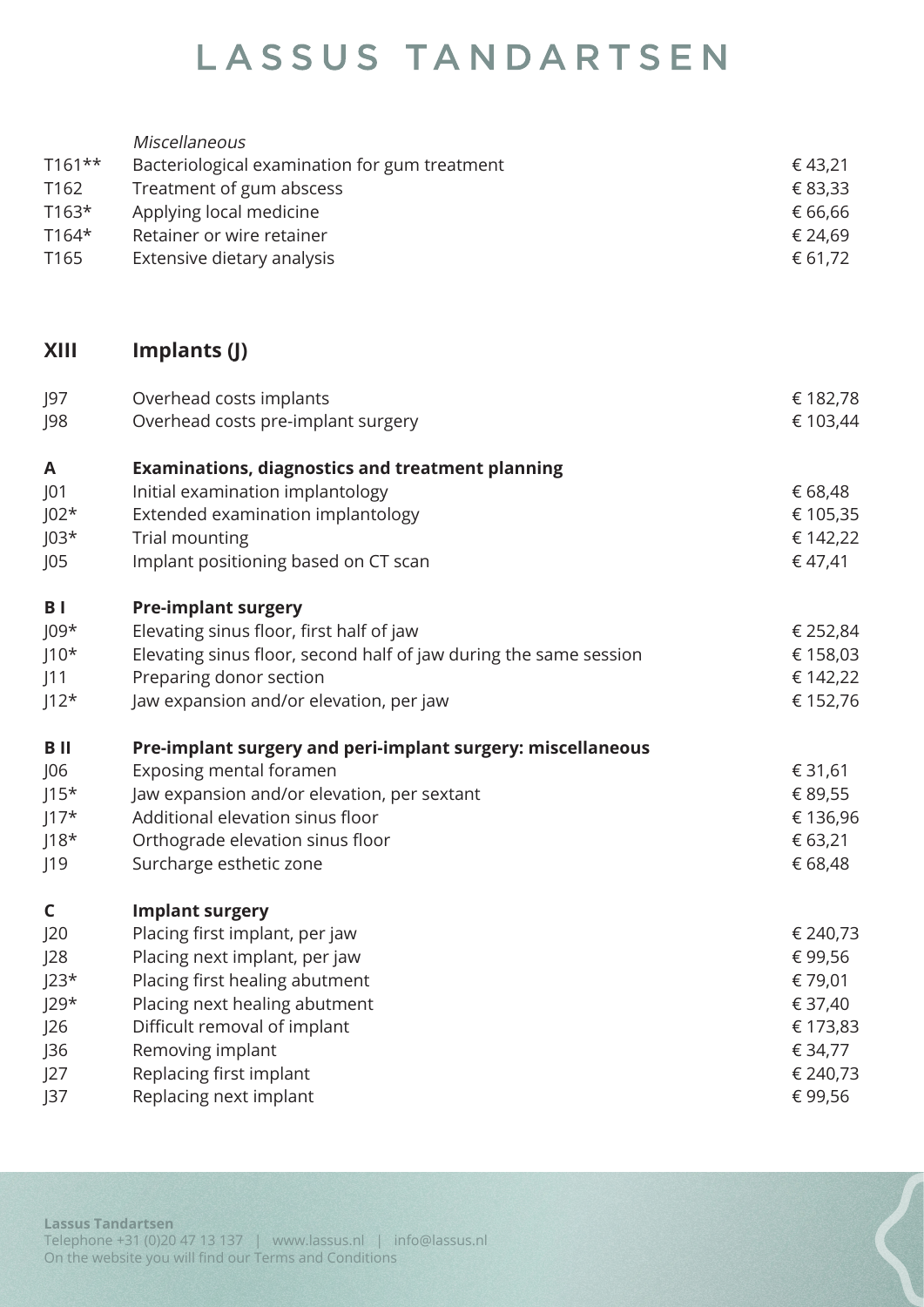| J39                            | Performing automatic transplantation                                                                     | € 183,84          |
|--------------------------------|----------------------------------------------------------------------------------------------------------|-------------------|
| $\overline{\smash{\big)}\,88}$ | Surgical treatment of peri-implantitis, per sextant (one sixth part)                                     | € 183,84          |
| D                              | <b>Miscellaneous</b>                                                                                     |                   |
| J07                            | Surcharge fee drilling for single use or surcharge fee inserts for Implant<br>Removal Set for single use | Cost price        |
| $J08*$                         | Placing bone substitutes in extraction wound                                                             | € 21,07           |
| J30                            | Connective tissue transplant per donor place                                                             | € 110,62          |
| J81                            | Obtaining and processing blood into a regenerative biomaterial by a venipuncture $\epsilon$ 118,52       |                   |
| $J32*$                         | Removal of fractured abutment/occlusal screw                                                             | € 121,15          |
| J33                            | Implant costs                                                                                            | € 338,74          |
| J34                            | Determination implant stability by using ISQ-measurement                                                 | € 10,54           |
| J35                            | Thoroughly submucosal cleaning the implant                                                               | € 24,76           |
| $J87*$                         | Temporary crown on immediate placed implant                                                              | € 273,91          |
| Е                              | <b>Mesostructure</b>                                                                                     |                   |
| $ 45*$                         | Placement of first attachment                                                                            | € 126,42          |
| $J41*$                         | Each next magnet, press stud attachment                                                                  | € 36,87           |
| $J42*$                         | Bar between two implants                                                                                 | € 215,97          |
| $J43*$                         | Each next bar between implants in the same jaw                                                           | € 68,48           |
| $ 44*$                         | Placing core for implant crown                                                                           | € 26,34           |
| F                              | <b>Prosthetic treatment after implants</b>                                                               |                   |
| $J50*$                         | Simultaneously placing complete dentures and click denture                                               | € 542,55          |
| $J51*$                         | Lower click denture                                                                                      | € 352,92          |
| $J52*$                         | Upper click denture                                                                                      | € 352,92          |
| $J53*$                         | Click denture conversion                                                                                 | € 105,35          |
| $J54*$                         | Click denture conversion at bars between two implants                                                    | € 136,96          |
| $J55*$                         | Click denture conversion at bars between three or four implants                                          | € 158,03          |
| $J56*$                         | Click denture conversion at bars between more than four implants                                         | € 184,36          |
| J57                            | Surcharge replacement click denture on an existing bar construction between<br>two implants              | € 89,55           |
| J58                            | Surcharge replacement click denture on an existing bar construction between<br>three or four implants    | € 115,89          |
| J59                            | Surcharge replacement click denture on an existing bar construction between<br>more than four implants   | € 142,22          |
|                                |                                                                                                          |                   |
| G                              | <b>Aftercare implantology</b>                                                                            |                   |
| J60<br>J61                     | Specific consultation aftercare implantology<br>Extensive consultation aftercare implantology            | € 57,94<br>€94,82 |
|                                |                                                                                                          |                   |